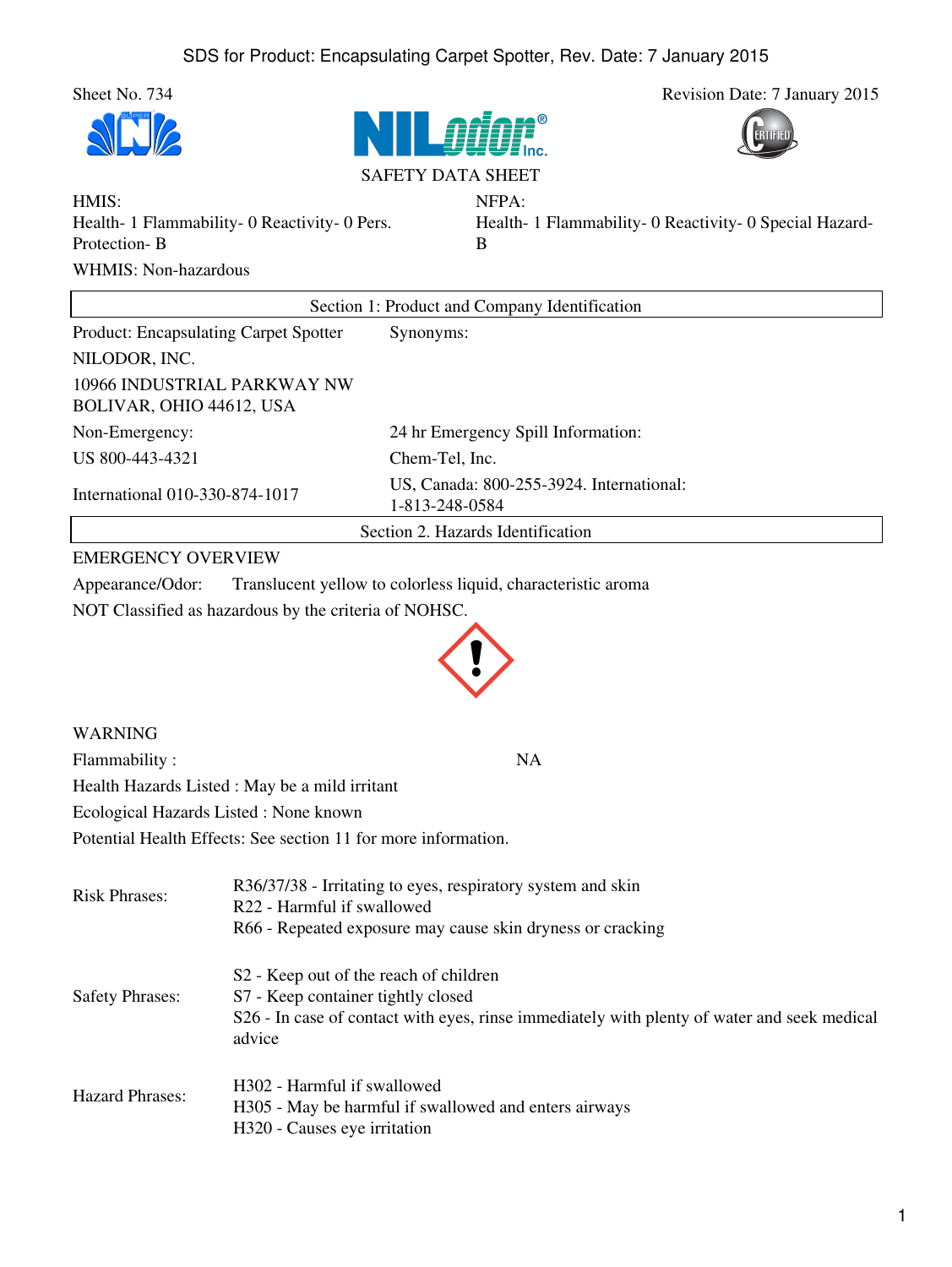SDS for Product: Encapsulating Carpet Spotter, Rev. Date: 7 January 2015

| Precautionary | P233 - Keep container tightly closed.   |
|---------------|-----------------------------------------|
| Phrases:      | P234 - Keep only in original container. |
|               | P235 - Keep cool.                       |

| Likely Routes of Exposure: Skin, eyes      |                                                                                                         |
|--------------------------------------------|---------------------------------------------------------------------------------------------------------|
| Eye:                                       | Direct exposure can irritate                                                                            |
| Skin:                                      | Prolonged exposure can irritate                                                                         |
| Ingestion:                                 | May cause nausea                                                                                        |
| Inhalation:                                | May cause irritation when used with inadequate ventilation                                              |
| Medical Conditions Aggravated By Exposure: |                                                                                                         |
| Allergies to fragrances                    |                                                                                                         |
| Target Organs:                             | None known                                                                                              |
|                                            | This product does not contain any carcinogens or potential carcinogens as listed by OSHA, IARC or NTP.  |
|                                            | This material is not considered hazardous by the OSHA Hazard Communication Standard (29 CFR 1910.1200). |

Potential Environmental Effects: (See section 12 for more information.)

None known

|                                                                                          |  | Section 3. Composition/Information on Ingredients                                                                  |             |                            |
|------------------------------------------------------------------------------------------|--|--------------------------------------------------------------------------------------------------------------------|-------------|----------------------------|
| Component                                                                                |  | CAS#                                                                                                               | % by Weight | <b>WHMIS</b><br>Controlled |
| Preservative                                                                             |  | Proprietary                                                                                                        | $< 1.0\%$   | Y                          |
| Sequestering Agent                                                                       |  | Proprietary                                                                                                        | $< 5.0\%$   | Y                          |
| Anionic Polymer                                                                          |  | Proprietary                                                                                                        | $< 10.0\%$  | Y                          |
| Amphoteric Surfactant Mixture                                                            |  | Proprietary                                                                                                        | $< 10.0\%$  | Y                          |
| Proprietary Fragrance Mixture                                                            |  | <b>Trade Secret</b>                                                                                                | $< 1.0\%$   | $\mathbf N$                |
| Non-Ionic Surfactant Mixture                                                             |  | Proprietary                                                                                                        | $< 10.0\%$  | Y                          |
| Water                                                                                    |  | 7732-18-5                                                                                                          | $50 - 90\%$ | N                          |
| Acrylic Copolymer                                                                        |  | Proprietary                                                                                                        | $< 10.0\%$  | Y                          |
|                                                                                          |  | Section 4. First Aid Measures                                                                                      |             |                            |
| Eye Contact:                                                                             |  | Flush eyes with copious amounts of clean water, holding lids open. If irritation<br>persists, consult a physician. |             |                            |
| Skin Contact:                                                                            |  | Wash with soap and water.                                                                                          |             |                            |
| Inhalation:                                                                              |  | Remove to fresh air. If irritation persists, seek medical attention.                                               |             |                            |
| Ingestion:                                                                               |  | Give water to drink if conscious. Do not induce vomiting. Seek medical attention.                                  |             |                            |
| Note to Physicians:                                                                      |  |                                                                                                                    |             |                            |
|                                                                                          |  | Section 5. Fire Fighting Measures                                                                                  |             |                            |
| Suitable Extinguishing Media:                                                            |  | Water, foam, carbon dioxide, dry chemical                                                                          |             |                            |
| Unsuitable Extinguishing Media:<br>None known.                                           |  |                                                                                                                    |             |                            |
| Products of Combustion:                                                                  |  | None known.                                                                                                        |             |                            |
| Protection of Firefighters:                                                              |  | As for surrounding fire                                                                                            |             |                            |
|                                                                                          |  | Section 6. Accidental Release Measures                                                                             |             |                            |
| <b>Personal Precautions:</b>                                                             |  | Keep away from skin and eyes. Use safety goggles and gloves.                                                       |             |                            |
| <b>Environmental Precautions:</b>                                                        |  | Keep out of surface waters                                                                                         |             |                            |
| <b>Methods for Containment:</b><br>Dike area with sand, clay or other suitable material. |  |                                                                                                                    |             |                            |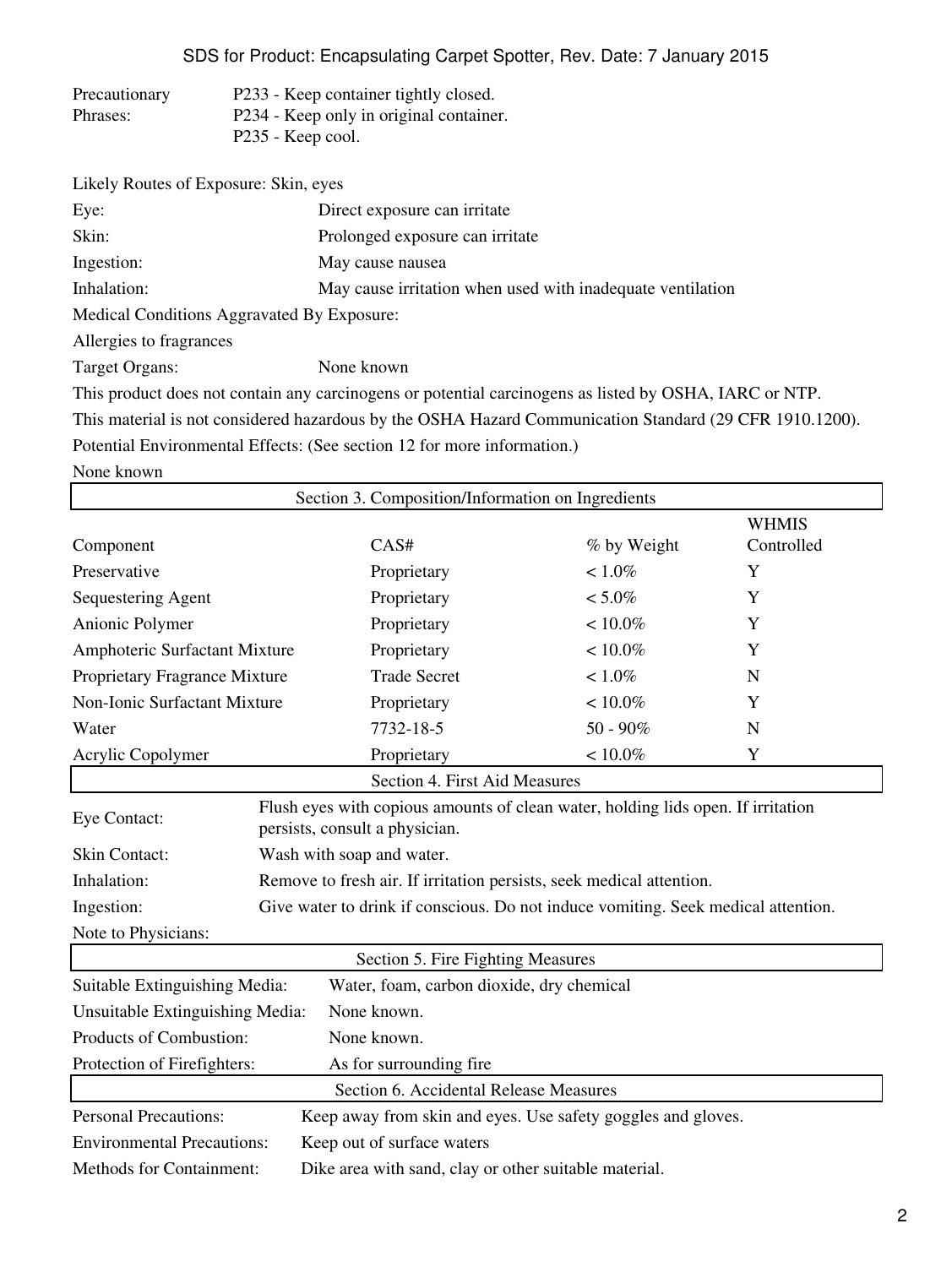# SDS for Product: Encapsulating Carpet Spotter, Rev. Date: 7 January 2015

Methods for Clean-Up: Absorb on sand, clay or other suitable material or mop up with water.

Other Information:

Section 7. Handling and Storage

#### HANDLING

Reasonable care. Keep away from skin and eyes.

# STORAGE

S2: Keep out of the reach of children. Store in original container at ambient temperatures.

|                                                                                             | Section 8. Exposure Controls/Personal Protection                                 |                  |
|---------------------------------------------------------------------------------------------|----------------------------------------------------------------------------------|------------------|
| <b>EXPOSURE GUIDELINES</b>                                                                  |                                                                                  |                  |
| <b>COMPONENT:</b>                                                                           | TWA:                                                                             | $LD-50$          |
| Preservative                                                                                |                                                                                  |                  |
| Sequestering Agent                                                                          |                                                                                  |                  |
| Anionic Polymer                                                                             |                                                                                  |                  |
| Amphoteric Surfactant Mixture                                                               |                                                                                  |                  |
| Proprietary Fragrance Mixture                                                               | None established                                                                 | Not established  |
| <b>Non-Ionic Surfactant Mixture</b>                                                         | <b>NA</b>                                                                        | <b>NA</b>        |
| Water                                                                                       | Not applicable                                                                   | Not applicable   |
| Acrylic Copolymer                                                                           | None established                                                                 | None established |
| Engineering Controls: Not normally necessary                                                |                                                                                  |                  |
|                                                                                             | Eye/Face Protection: Protective goggles recommended if handling large quantities |                  |
| Skin Protection: Rubber or other protective gloves recommended if handling large quantities |                                                                                  |                  |
| Respiratory Protection: Not normally necessary                                              |                                                                                  |                  |

General Hygiene Considerations: S 13: Keep away from food and beverages. Reasonable care. Always practice good housekeeping and hygienic measures, supervise children's use.

| Section 9. Physical and Chemical Properties   |                                           |  |
|-----------------------------------------------|-------------------------------------------|--|
| Color: Translucent yellow to colorless liquid | Odor: Mild characteristic aroma           |  |
| Physical State: Liquid                        | Odor Treshhold:                           |  |
| pH: 8.0-8.5                                   | Freezing Point: Not determined            |  |
| <b>Evaporation Rate: As water</b>             | Boiling Point: $>100C / >212F$            |  |
| Flash Point: $> 205$ F (PMCC)                 | Flammability (solid, gas): Not applicable |  |
| Upper Flammability Limit: Not determined      | Lower Flammabilty Limit: Not determined   |  |
| Vapor Pressure: As water                      | Specific Gravity: 1.01-1.04               |  |
| Vapor Density: Not determined                 | Auto-ignition Temperature: Not determined |  |
| Volatile Organic Compound (VOC),%weight:      | Solubility (water): Soluble               |  |
| Less than 2                                   | Percent Volatile: Not determined          |  |
| Section 10. Stability and Reactivity          |                                           |  |

Stability: Stable

Conditions to Avoid: None known

Incompatable Materials: Strong acids

Hazardous Decomposition Products: None known

Possibility of Hazardous Reactions: Will not occur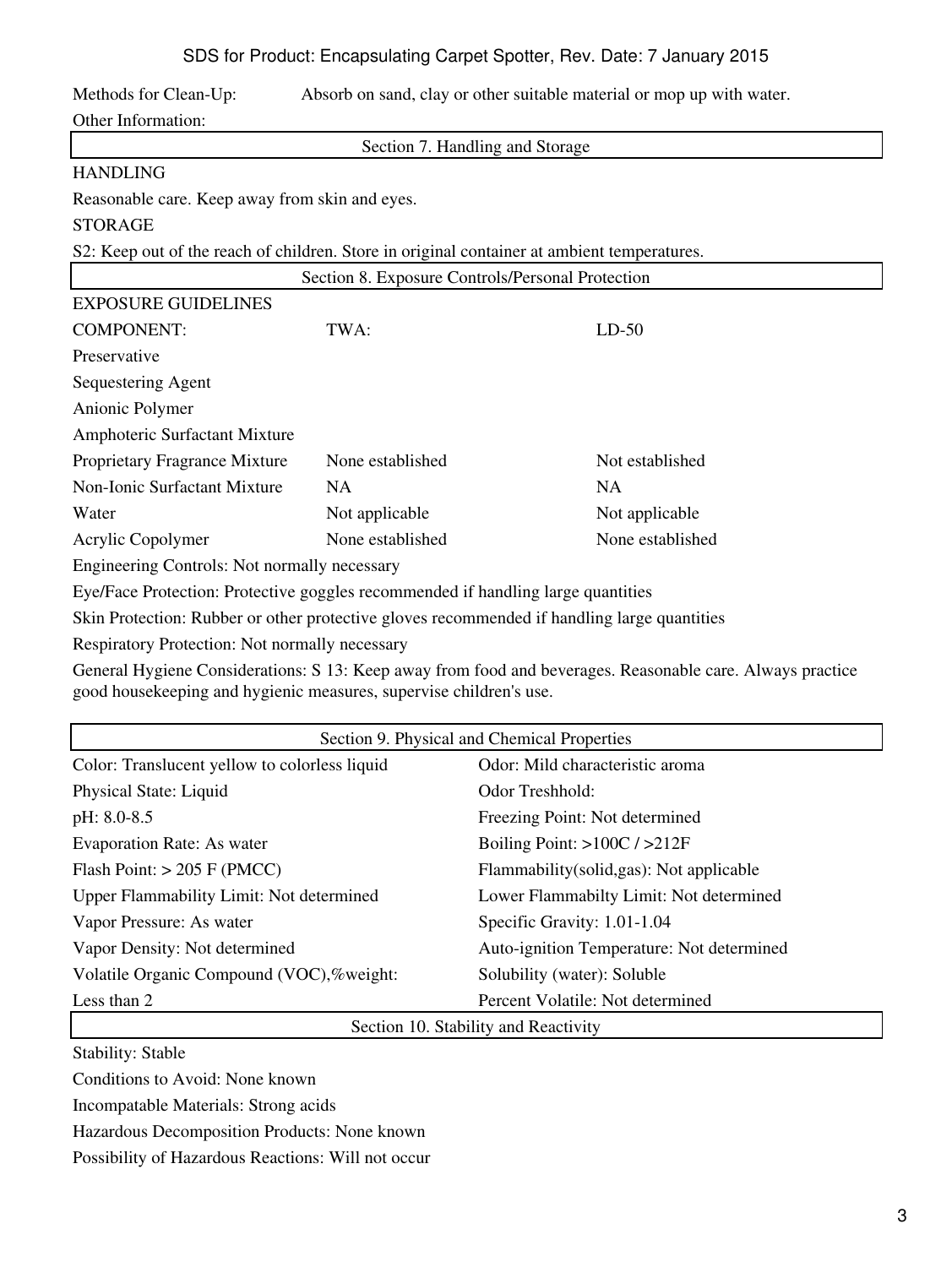| Section 11. Toxicology Information                |                                                                                               |  |
|---------------------------------------------------|-----------------------------------------------------------------------------------------------|--|
| <b>ACCUTE EFFECTS</b>                             |                                                                                               |  |
| Oral LD50:                                        | Not determined for mixture. Weighted average more than 10 grams per kilogram.                 |  |
| Dermal LD50:                                      | Not classified as toxic by skin contact. Weighted average more than 10 grams per<br>kilogram. |  |
| Inhalation:                                       | Not classified as toxic by inhalation. Weighted average more than 8 milligrams per<br>Liter.  |  |
| Eye Irritation:                                   | Direct contact can irritate eyes                                                              |  |
| Skin Irritation:                                  | Prolonged or repeated contact can irritate or dry skin                                        |  |
| Sensitization:                                    | None known                                                                                    |  |
| <b>CHRONIC EFFECTS</b>                            |                                                                                               |  |
| Carcinogenicity:                                  | None known                                                                                    |  |
| Mutagenicity:                                     | None known                                                                                    |  |
| Reproductive Effects:                             | None known                                                                                    |  |
| Developmental Effects:                            | None known                                                                                    |  |
|                                                   | Section 12. Ecological Information                                                            |  |
| Ecotoxicity:                                      | None known                                                                                    |  |
| Persistence/Degradability:                        | Biodegradable (OECD 301D, Closed Bottle Test)                                                 |  |
| Bioaccumulation/Accumulation: None known          |                                                                                               |  |
| Mobility in Enviroment:                           | Not determined                                                                                |  |
|                                                   | Section 13. Disposal Considerations                                                           |  |
|                                                   | Disposal: Dispose according to applicable federal, state, or local regulations                |  |
|                                                   | Section 14. Transportation Information                                                        |  |
| US DOT (ground)                                   |                                                                                               |  |
|                                                   | Proper Shipping Description: Not a Hazardous Material                                         |  |
| CANADA TDG (ground)                               |                                                                                               |  |
| Proper Shipping Description: Not a Dangerous Good |                                                                                               |  |
| ICAO (air)                                        |                                                                                               |  |
| Proper Shipping Description: Not a Dangerous Good |                                                                                               |  |
| IMDG (water)                                      |                                                                                               |  |
| Proper Shipping Description: Not a Dangerous Good |                                                                                               |  |
| Section 15. Regulatory Information                |                                                                                               |  |
| <b>Global Inventories</b>                         |                                                                                               |  |
| <b>TSCA: United States</b>                        | Included                                                                                      |  |
| DSL: Canada                                       | Included                                                                                      |  |
| ECL: Korea                                        | Not-Known                                                                                     |  |
| <b>PICCS: Philippines</b>                         | Not-Known                                                                                     |  |
| ENCS: Japan                                       | Not-Known                                                                                     |  |
| AICS: Australia                                   | Included                                                                                      |  |
| IECS: China                                       | Not-Known                                                                                     |  |
| <b>EINECS:</b> European Union                     | Included                                                                                      |  |
|                                                   |                                                                                               |  |